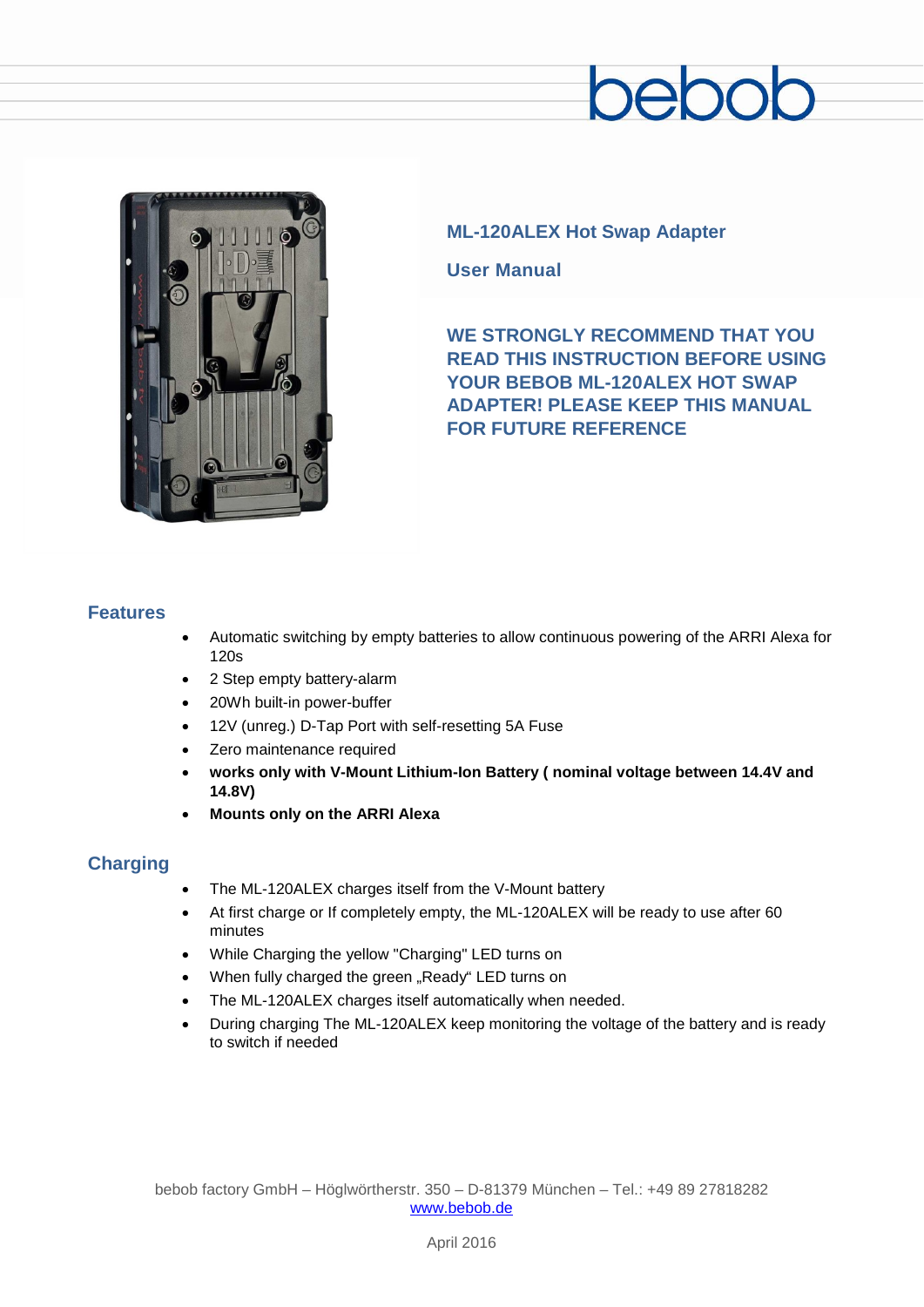### **Battery Swap**

- The ML-120ALEX detects a battery as empty when the voltage drops below 12,5V
- The ML-120ALEX instantly takes over powering the ARRI Alexa and the D-Tap port for a maximum of 2 minutes and displays a red LED alarm
- The LED Alarm flashes for 90s, turns to solid for the last 30s.
- After the empty battery has been replaced by a charged one (voltage under load of over 14,5V), powering of the ARRI Alexa instantly reverts to the V-Mount battery.
- The ML-120ALEX switches up to 6 Times before running empty
- If the empty battery is not replaced within 2 minutes the ML-120ALEX and the ARRI Alexa will switch off.

#### **Alarm LED´s brightness**

- To allow the Alarm LED to be visible in bright environments (sunlight etc.) but not disturbingly over bright in darker environments (studio etc.), the ML-120 has automatic brightness adjust.
- The brighter the environment the brighter the alarm LED will show.
- The environment light detector is located at the top  $-$  middle of the ML-120 housing.
- Covering the housing (with tape for instance) will switch off the automatic brightness adjust and the alarm LED will flash with minimum brightness

#### **Safety instructions**

- Only for professional use! Keep Charger out of reach of children and personnel that has not been instructed in the use!
- Use only with recommended batteries.
- Keep the ML-120ALEX dry and do not immerse in water.
- Do not attempt to open or repair the ML-120V7V. Contact your dealer for help if it becomes defective.
- Handle with care! Do not throw! Do not drop!

#### **Warranty**

- The ML-120ALEX is covered by a 2 years unconditional warranty on all parts, except the cells.
- The cells are covered by a 2 year warranty, 80% of the original capacity.
- For warranty issues or if you have any additional questions, please contact the appropriate bebob distributor listed at [www.bebob.de.](http://www.bebob.de/)